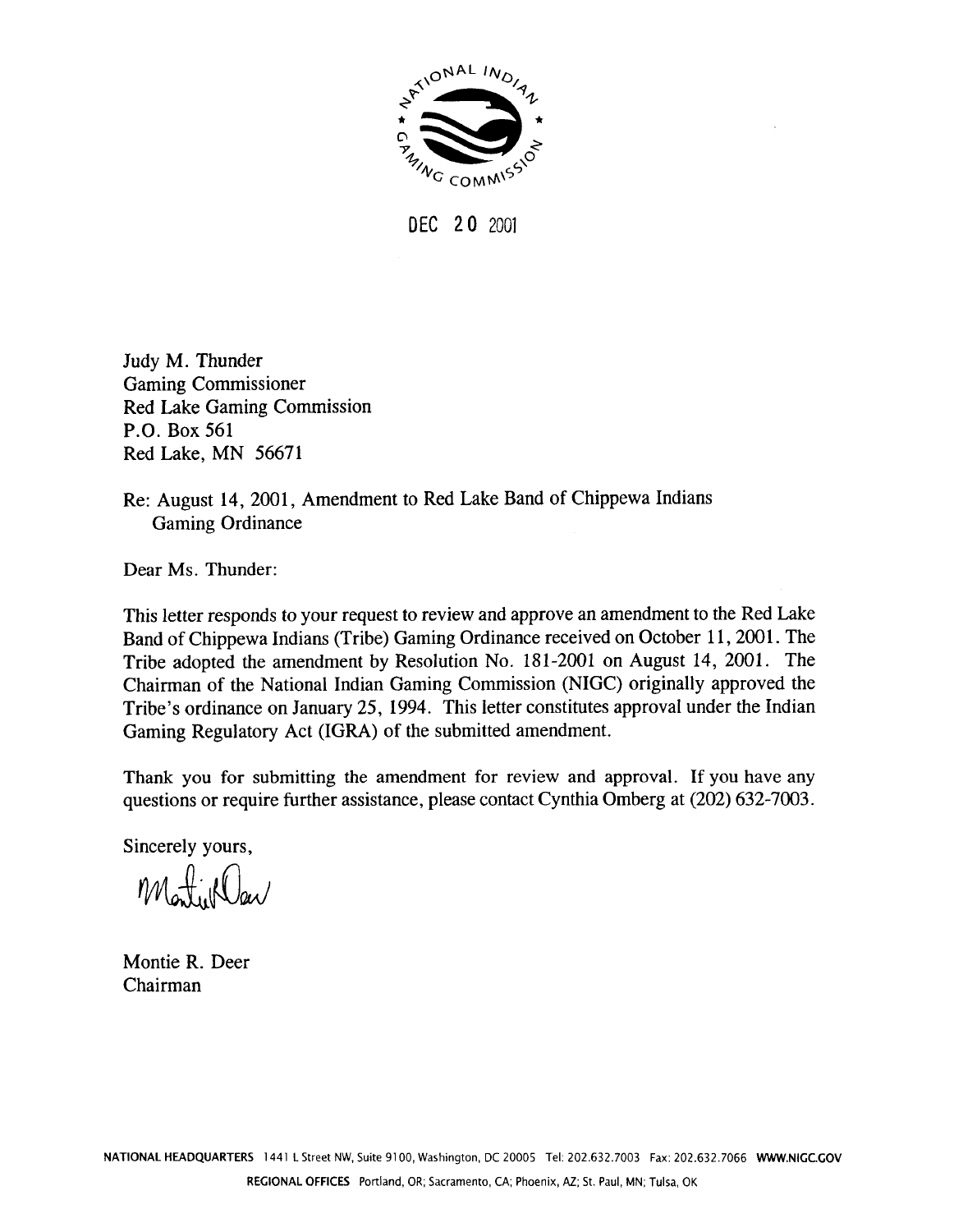## **RED LAKE BAND PRED LAKE BAND PREDICATE BAND of CHIPPEWA INDIANS A**



**DIVISION:**

 $\ddot{\phantom{0}}$ 

**Red** Lake, MN 56671 **Phone**  $218-679-3341$  **Phone**  $218-679-3341$  **Fax**  $218-679-3378$ 

**~**

**~7TI~ Organized April <sup>18</sup> <sup>1918</sup>**

**IUDY ROY, Secretary**<br>DAN **KING**. Treasurer

**DISTRICT REPRESENTATIVES:**<br>FABIAN COOK **JULIUS 1OADY THUNDER ALLEN PEMBERTON** LAWRENCE BEDEAU<br> **HARLAN R. BEAULIEU**<br> **CLIFFORD C. HARDY - CLWFORDC HARDY RUDY W JOHNSON <sup>I</sup> / ADVISORY COUNCIL:**

**<sup>7</sup> HERED1TAI~Y CHIEFS CHIEF COUNCIL OF 2889 Mey-dw~y-8wa no-nind** Nah-gaun-e-gwan-abe Mays-co-co-caw-ay<br>Ahnah-me-ay-ge-shig<br>Naw-ay-tah-wowb **Nah~ah-quay.ge.ahig**

## **RESOLUTION NO. 181-2001**

**Upon <sup>a</sup> motion by Treasurer Dan King and second by Representative Clifford Hardy, the following was enacted:**

**WHEREAS, the Red Lake Triba] Council is the governing body of the Red Lake Band of Chippewa Indians; and**

**WHEREAS, the Red Lake Gaming Commission has established rates for gaming and non-gaming equipment; now**

**THEREFORE BE IT RESOLVED, the Red Lake Tribal Council hereby approves the following fees effective immediately for gaming and non-gaming equipment:**

| <b>License Type</b><br>Class $D(1)$ | <u>Fee</u><br>\$5,000.00 | <u>Required of:</u><br>Entities with sales to Red Lake in<br>excess of \$500,000.          |
|-------------------------------------|--------------------------|--------------------------------------------------------------------------------------------|
| Class $D(2)$                        | \$1,000.00               | Entities with sales to Red Lake in<br>\$100,000<br>between<br>and<br>amounts<br>\$500,000. |
| Class $D(3)$                        | \$500.00                 | Entities with sales to Red Lake in<br>\$50,000<br>between<br>and<br>amounts<br>\$100,000.  |
| Class $D(4)$                        | \$250.00                 | Entities with sales to Red Lake in<br>\$25,000<br>between<br>and<br>amounts<br>\$50,000.   |
| Class $D(5)$                        | \$100.00                 | Entities with sales to Red Lake in<br>amounts up to \$25,000.                              |